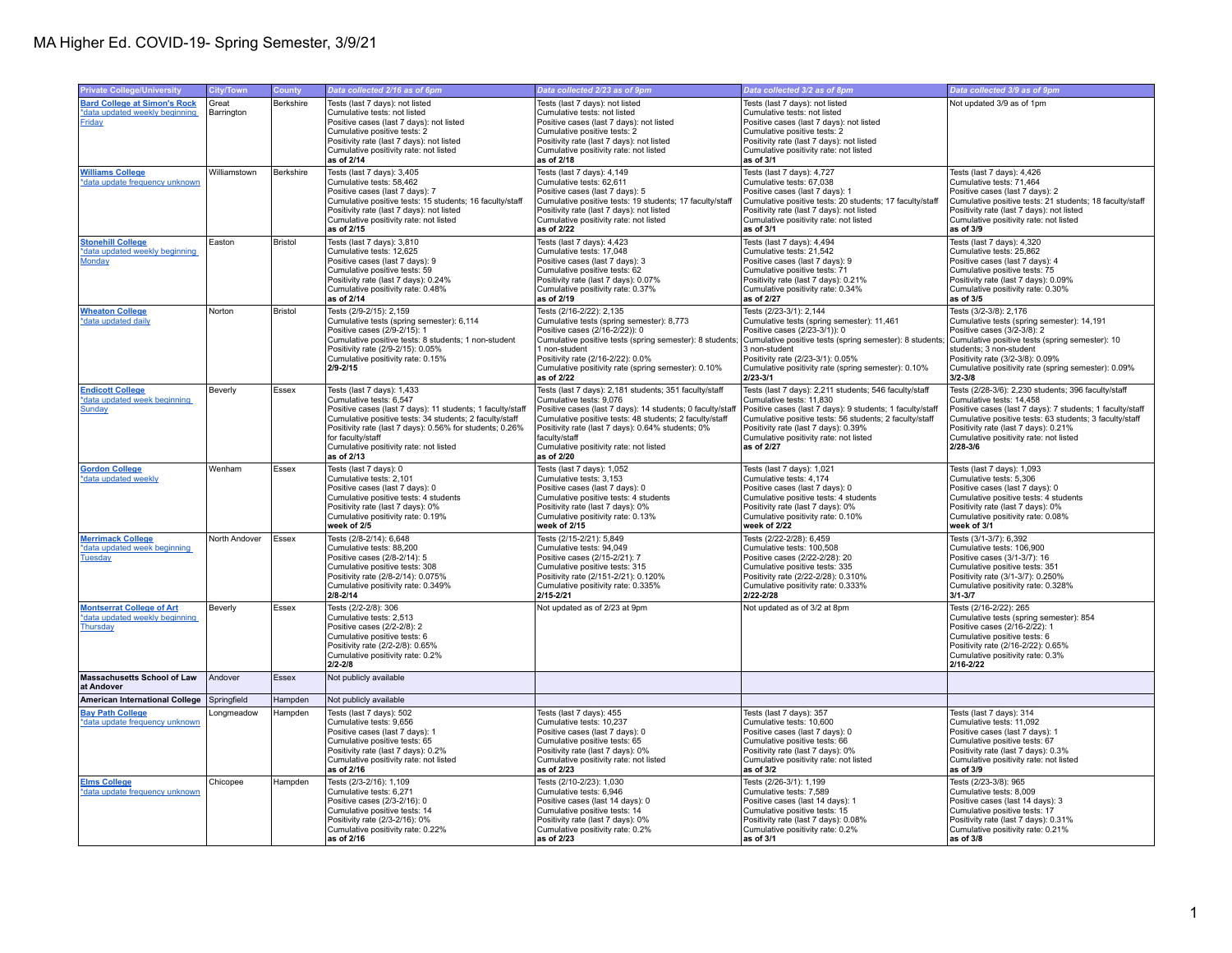| <b>Private College/University</b>                | <b>City/Town</b> | <b>County</b> | Data collected 2/16 as of 6pm                                              | Data collected 2/23 as of 9pm                                               | Data collected 3/2 as of 8pm                                                | Data collected 3/9 as of 9pm                                                   |
|--------------------------------------------------|------------------|---------------|----------------------------------------------------------------------------|-----------------------------------------------------------------------------|-----------------------------------------------------------------------------|--------------------------------------------------------------------------------|
| <b>Springfield College</b>                       | Springfield      | Hampden       | Tests (2/6-2/10): 1,880                                                    | Tests (2/17-2/22): 1,783                                                    | Tests (2/23-2/24): 1,168                                                    | Tests (3/2-3/3): 1,225                                                         |
| *data update frequency unknown                   |                  |               | Cumulative tests: 4,943                                                    | Cumulative tests: 8,454                                                     | Cumulative tests: 9,640                                                     | Cumulative tests: 11,941                                                       |
|                                                  |                  |               | Positive cases (2/6-2/10): 9                                               | Positive cases (2/17-2/22): 5                                               | Positive cases (2/23-2/24): 4                                               | Positive cases (3/2-3/3): 5                                                    |
|                                                  |                  |               | Cumulative positive tests: 35                                              | Cumulative positive tests: 48                                               | Cumulative positive tests: 51                                               | Cumulative positive tests: 65                                                  |
|                                                  |                  |               | Positivity rate (2/6-2/10): 0.479%                                         | Positivity rate (2/17-2/22): 0.280%                                         | Positivity rate (2/23-2/24): 0.342%                                         | Positivity rate (3/2-3/3): 0.408%                                              |
|                                                  |                  |               | Cumulative positivity rate: 0.708%                                         | Cumulative positivity rate: 0.568%<br>2/17-2/22                             | Cumulative positivity rate: 0.529%<br>2/23-2/24                             | Cumulative positivity rate: 0.544%<br>$3/2 - 3/3$                              |
|                                                  |                  |               | $2/6 - 2/10$                                                               |                                                                             |                                                                             |                                                                                |
| <b>Western New England</b>                       | Springfield      | Hampden       | Tests (last 7 days): not listed                                            | Tests (last 7 days): not listed                                             | Tests (last 7 days): not listed                                             | Tests (last 7 days): not listed                                                |
| <b>University</b>                                |                  |               | Cumulative tests: 4,580                                                    | Cumulative tests: 5,165                                                     | Cumulative tests: 5,769                                                     | Cumulative tests: 6,756                                                        |
| *data updated every Thursday                     |                  |               | Positive cases (last 7 days): not listed<br>Cumulative positive tests: 97  | Positive cases (last 7 days): not listed                                    | Positive cases (last 7 days): not listed                                    | Positive cases (last 7 days): not listed<br>Cumulative positive tests: 173     |
|                                                  |                  |               | Positivity rate (last 7 days): not listed                                  | Cumulative positive tests: 106<br>Positivity rate (last 7 days): not listed | Cumulative positive tests: 136<br>Positivity rate (last 7 days): not listed | Positivity rate (last 7 days): not listed                                      |
|                                                  |                  |               | Cumulative positivity rate: not listed                                     | Cumulative positivity rate: not listed                                      | Cumulative positivity rate: not listed                                      | Cumulative positivity rate: not listed                                         |
|                                                  |                  |               | as of 2/12                                                                 | as of 2/19                                                                  | as of 2/26                                                                  | as of 3/5                                                                      |
| <b>Amherst College</b>                           | Amherst          | Hampshire     | Tests (last 7 days): not listed                                            | Tests (last 7 days): not listed                                             | Tests (last 7 days): not listed                                             | Tests (last 7 days): not listed                                                |
| *data updated M-F, week                          |                  |               | Cumulative tests: 4,807                                                    | Cumulative tests: 9,314                                                     | Cumulative tests: 13,907                                                    | Cumulative tests: 18,043                                                       |
| beginning Sunday                                 |                  |               | Positive cases (last 7 days): not listed                                   | Positive cases (last 7 days): not listed                                    | Positive cases (last 7 days): not listed                                    | Positive cases (last 7 days): not listed                                       |
|                                                  |                  |               | Cumulative positive tests: 6 students; 3 faculty/staff                     | Cumulative positive tests: 8 students; 8 faculty/staff                      | Cumulative positive tests: 18 students; 1 faculty; 7 staff                  | Cumulative positive tests: 18 students; 1 faculty; 7 staff                     |
|                                                  |                  |               | Positivity rate (last 14 days): 0.16%                                      | Positivity rate (last 14 days): 0.14%                                       | Positivity rate (last 14 days): 0.19%                                       | Positivity rate (last 14 days): 0.11%                                          |
|                                                  |                  |               | Cumulative positivity rate: not listed                                     | Cumulative positivity rate: not listed                                      | Cumulative positivity rate: not listed                                      | Cumulative positivity rate: not listed                                         |
|                                                  |                  |               | as of 2/16                                                                 | as of 2/23                                                                  | as of 3/2                                                                   | as of 3/9                                                                      |
| <b>Mount Holyoke College</b>                     | South Hadley     | Hampshire     | Tests (last 7 days): 1,893                                                 | Tests (last 7 days): 1,419 students; 479 employees                          | Tests (last 7 days): 1,371 students; 492 employees                          | Tests (last 7 days): 1,367 students; 505 employees                             |
| *data updated M-F                                |                  |               | Cumulative tests: 21,318                                                   | Cumulative tests: 23,645                                                    | Cumulative tests: 25,102                                                    | Cumulative tests: 27,014                                                       |
|                                                  |                  |               | Positive cases (last 7 days): 1 students; 0 employee                       | Positive cases (last 7 days): 1 students; 1 employee                        | Positive cases (last 7 days): 2 students; 1 employee                        | Positive cases (last 7 days): 2 students; 1 employee                           |
|                                                  |                  |               | Cumulative positive tests: 34                                              | Cumulative positive tests: 37                                               | Cumulative positive tests: 38                                               | Cumulative positive tests: 41                                                  |
|                                                  |                  |               | Positivity rate (last 7 days): 0.072% for students; 0% for                 | Positivity rate (last 7 days): 0.070% for students;                         | Positivity rate (last 7 days): 0.146% for students;                         | Positivity rate (last 7 days): 0.146% for students;                            |
|                                                  |                  |               | employees                                                                  | 0.209% for employees<br>Cumulative positivity rate: 0.156%                  | 0.203% for employees<br>Cumulative positivity rate: 0.151%                  | 0.198% for employees<br>Cumulative positivity rate: 0.152%                     |
|                                                  |                  |               | Cumulative positivity rate: 0.159%<br>as of 2/15                           | as of 2/23                                                                  | as of 3/2                                                                   | as of 3/9                                                                      |
| <b>Smith College</b>                             |                  | Hampshire     | Tests (last 7 days): 5,193                                                 | Tests (last 7 days): 5,126                                                  | Tests (last 7 days): 6,160                                                  | Tests (last 7 days): 3,764                                                     |
| *data updated twice weekly                       | Northampton      |               | Cumulative tests: 34,687                                                   | Cumulative tests: 39,816                                                    | Cumulative tests: 44,727                                                    | Cumulative tests: 48,491                                                       |
|                                                  |                  |               | Positive cases (last 7 days): 5                                            | Positive cases (last 7 days): 4                                             | Positive cases (last 7 days): 4                                             | Positive cases (last 7 days): 1                                                |
|                                                  |                  |               | Cumulative positive tests: 5 students; 19 employees                        | Cumulative positive tests: 7 students; 21 employees                         | Cumulative positive tests: 10 students; 21 employees                        | Cumulative positive tests: 10 students; 22 employees                           |
|                                                  |                  |               | Positivity rate (last 14 days): 0.05%                                      | Positivity rate (last 14 days): 0.07%                                       | Positivity rate (last 14 days): 0.05%                                       | Positivity rate (last 14 days): 0.03%                                          |
|                                                  |                  |               | Cumulative positivity rate: not listed                                     | Cumulative positivity rate: not listed                                      | Cumulative positivity rate: not listed                                      | Cumulative positivity rate: not listed                                         |
|                                                  |                  |               | as of 2/15                                                                 | as of 2/23                                                                  | as of 3/1                                                                   | as of 3/9                                                                      |
| <b>Hampshire College</b>                         | Amherst          | Hampshire     | Tests (2/6-2/9): 283                                                       | Tests (2/11-2/17): 751                                                      | Tests (2/18-2/24): 542                                                      | Tests (2/25-3/3): 548                                                          |
| *data updated week beginning                     |                  |               | Cumulative tests: not listed                                               | Cumulative tests: 3,034                                                     | Cumulative tests: 3,586                                                     | Cumulative tests: 4,124                                                        |
| Wednesday                                        |                  |               | Positive cases (2/6-2/9): 0                                                | Positive cases (2/11-2/17): 0                                               | Positive cases (2/18-2/24): 0                                               | Positive cases (2/25-3/3): 2                                                   |
|                                                  |                  |               | Cumulative positive tests: not listed                                      | Cumulative positive tests: 1                                                | Cumulative positive tests: 3                                                | Cumulative positive tests: 3                                                   |
|                                                  |                  |               | Positivity rate (2/6-2/9): 0%                                              | Positivity rate (2/11-2/17): 0%                                             | Positivity rate (2/18-2/24): 0%                                             | Positivity rate (2/25-3/3): 0.36%                                              |
|                                                  |                  |               | Cumulative positivity rate: not listed<br>$2/6 - 2/9$                      | Cumulative positivity rate: 0.03%                                           | Cumulative positivity rate: 0.08%<br>2/18-2/24                              | Cumulative positivity rate: 0.07%                                              |
|                                                  |                  |               |                                                                            | $2/11 - 2/17$                                                               |                                                                             | $2/25 - 3/3$                                                                   |
| <b>Bentley University</b>                        | Waltham          | Middlesex     | Tests (last 7 days): 4,811                                                 | Tests (last 7 days): not listed                                             | Tests (2/24-3/1): 2,973                                                     | Tests (3/2-3/8): 5,103                                                         |
| *data update frequency unknown                   |                  |               | Cumulative tests: 17,562                                                   | Cumulative tests: 22,371                                                    | Cumulative tests: 26,888                                                    | Cumulative tests: 31,991                                                       |
|                                                  |                  |               | Positive cases (last 7 days): 9<br>Cumulative positive tests: 705          | Positive cases (last 7 days): not listed<br>Cumulative positive tests: 88   | Positive cases (last 7 days): 14<br>Cumulative positive tests: 113          | Positive cases (last 7 days): not listed<br>Cumulative positive tests: 165     |
|                                                  |                  |               | Positivity rate (last 7 days): not listed                                  | Positivity rate (last 7 days): not listed                                   | Positivity rate (last 7 days): not listed                                   | Positivity rate (last 7 days): 1.05%                                           |
|                                                  |                  |               | Cumulative positivity rate: 0.44%                                          | Cumulative positivity rate: 0.40%                                           | Cumulative positivity rate: 0.43%                                           | Cumulative positivity rate: 0.53%                                              |
|                                                  |                  |               | as of 2/15                                                                 | as of 2/22                                                                  | as of 3/1                                                                   | as of 3/8                                                                      |
| <b>Boston College</b>                            | Chestnut Hill    | Middlesex     | Tests (2/8-2/14): 12,520                                                   | Tests (2/22-2/28): 3,533                                                    | Tests (3/1-3/7): 2,621                                                      | Tests (3/8-3/14): 3,885                                                        |
| *data updated T-F, week                          |                  |               | Cumulative tests: 190,805                                                  | Cumulative tests: 207,574                                                   | Cumulative tests: 219,618                                                   | Cumulative tests: 233,320                                                      |
| beginning Monday                                 |                  |               | Positive cases (2/8-2/14): 95                                              | Positive cases (2/22-2/28): 12                                              | Positive cases (3/1-3/7): 9                                                 | Positive cases (3/8-3/14): 11                                                  |
|                                                  |                  |               | Cumulative positive tests: 777                                             | Cumulative positive tests: 874                                              | Cumulative positive tests: 905                                              | Cumulative positive tests: 944                                                 |
|                                                  |                  |               | Positivity rate (2/8-2/14): 0.75%                                          | Positivity rate (2/22-2/28): not listed                                     | Positivity rate (3/1-3/7): not listed                                       | Positivity rate (3/8-3/14): not listed                                         |
|                                                  |                  |               | Cumulative positivity rate: 0.40%                                          | Cumulative positivity rate: 0.42%                                           | Cumulative positivity rate: 0.42%                                           | Cumulative positivity rate: 0.40%                                              |
|                                                  |                  |               | $2/8 - 2/14$                                                               | as of 2/23                                                                  | 3/1-3/7                                                                     | 3/8-3/14                                                                       |
| <b>Brandels University</b>                       | Waltham          | Middlesex     | Tests (last 7 days): 6,025                                                 | Tests (week of 2/14): 5,710                                                 | Tests (week of 2/21): 6,101                                                 | Tests (week of 2/28): 6,013                                                    |
| *data updated daily, week                        |                  |               | Cumulative tests: 83,691 students; 32,199 faculty/staff                    | Cumulative tests: 88,315 students; 33,564 faculty/staff                     | Cumulative tests: 91,673 students; 34,751 faculty/staff                     | Cumulative tests: 97,516 students; 36,466 faculty/staff                        |
| beginning Sunday                                 |                  |               | Positive cases (last 7 days): 2 students; 0 faculty/staff                  | Positive cases (last 7 days): 1 student; 0 faculty/staff                    | Positive cases (last 7 days): 2 students; 0 faculty/staff                   | Positive cases (last 7 days): 3 students; 0 faculty/staff                      |
|                                                  |                  |               | Cumulative positive tests: not listed                                      | Cumulative positive tests: not listed                                       | Cumulative positive tests: not listed                                       | Cumulative positive tests: not listed                                          |
|                                                  |                  |               | Positivity rate (last 7 days): 0.06%                                       | Positivity rate (last 7 days: 0.02%                                         | Positivity rate (last 7 days: 0.07%                                         | Positivity rate (last 7 days): 0.02%<br>Cumulative positivity rate: not listed |
|                                                  |                  |               | Cumulative positivity rate: not listed<br>as of 2/15                       | Cumulative positivity rate: not listed<br>as of 2/22                        | Cumulative positivity rate: not listed<br>as of 3/01                        | as of 3/9                                                                      |
| <b>Cambridge College</b>                         | Cambridge        | Middlesex     | Not publicly available                                                     |                                                                             |                                                                             |                                                                                |
|                                                  |                  |               |                                                                            |                                                                             |                                                                             |                                                                                |
| <b>Harvard University</b><br>*data updated daily | Cambridge        | Middlesex     | Tests (last 7 days): 16,806<br>Cumulative tests: 189,148 students; 182,032 | Tests (last 7 days): 15,405<br>Cumulative tests: 391,158                    | Tests (last 7 days): 18,762<br>Cumulative tests: 411,457                    | Tests (last 7 days): 16,700<br>Cumulative tests: 428,980                       |
|                                                  |                  |               | faculty/staff/affiliates                                                   | Positive cases (last 7 days): 10                                            | Positive cases (last 7 days): 20                                            | Positive cases (last 7 days): 12                                               |
|                                                  |                  |               | Positive cases (last 7 days): 17                                           | Cumulative positive tests: 737                                              | Cumulative positive tests: 759                                              | Cumulative positive tests: 771                                                 |
|                                                  |                  |               | Cumulative positive tests: 250 students; 473                               | Positivity rate (last 7 days): 0.06%                                        | Positivity rate (last 7 days): 0.11%                                        | Positivity rate (last 7 days): 0.07%                                           |
|                                                  |                  |               | faculty/staff/affiliates                                                   | Cumulative positivity rate: not listed                                      | Cumulative positivity rate: not listed                                      | Cumulative positivity rate: not listed                                         |
|                                                  |                  |               | Positivity rate (last 7 days): 0.10%                                       | as of 2/22                                                                  | as of 3/2                                                                   | as of 3/9                                                                      |
|                                                  |                  |               | Cumulative positivity rate: not listed                                     |                                                                             |                                                                             |                                                                                |
|                                                  |                  |               | as of 2/16                                                                 |                                                                             |                                                                             |                                                                                |
| <b>Harvard Extension School</b>                  | Cambridge        | Middlesex     | Remote learning                                                            |                                                                             |                                                                             |                                                                                |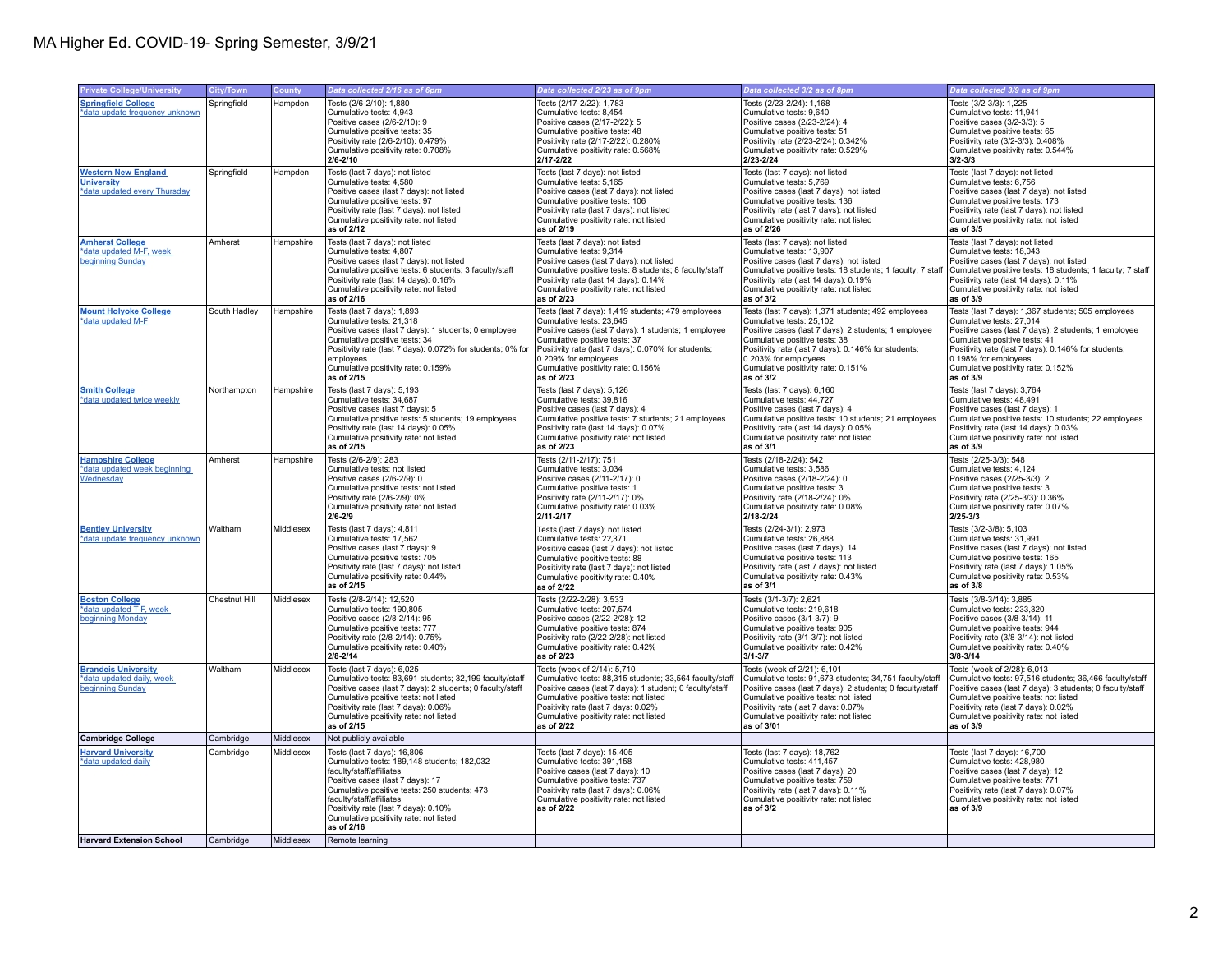| <b>Private College/University</b>                                             | <b>City/Town</b> | County    | Data collected 2/16 as of 6pm                                                                                                                                                                                                                                                                                                                                                                                                                                                                           | Data collected 2/23 as of 9pm                                                                                                                                                                                                                                                                                                                                                                                                                                                                           | Data collected 3/2 as of 8pm                                                                                                                                                                                                                                                                                                                                                                                                                                                                              | Data collected 3/9 as of 9pm                                                                                                                                                                                                                                                                                                                                                                                                                                                                              |
|-------------------------------------------------------------------------------|------------------|-----------|---------------------------------------------------------------------------------------------------------------------------------------------------------------------------------------------------------------------------------------------------------------------------------------------------------------------------------------------------------------------------------------------------------------------------------------------------------------------------------------------------------|---------------------------------------------------------------------------------------------------------------------------------------------------------------------------------------------------------------------------------------------------------------------------------------------------------------------------------------------------------------------------------------------------------------------------------------------------------------------------------------------------------|-----------------------------------------------------------------------------------------------------------------------------------------------------------------------------------------------------------------------------------------------------------------------------------------------------------------------------------------------------------------------------------------------------------------------------------------------------------------------------------------------------------|-----------------------------------------------------------------------------------------------------------------------------------------------------------------------------------------------------------------------------------------------------------------------------------------------------------------------------------------------------------------------------------------------------------------------------------------------------------------------------------------------------------|
| <b>Lasell College</b><br>*data updated daily                                  | Newton           | Middlesex | Tests (last 7 days): 1,420<br>Cumulative tests: 4,612 students; 1,520 employees;<br>1.381 other<br>Positive cases (last 7 days): 1<br>Cumulative positive tests: 11 students; 11 employees;<br>10 other<br>Positivity rate (last 7 days): not listed<br>Cumulative positivity rate: 0.43%<br>as of 2/15                                                                                                                                                                                                 | Tests 7 day: not listed<br>Cumulative tests: 6,087 students; 1,876 employees;<br>Positive cases (last 7 days): 0<br>Cumulative positive tests: 11 students; 11 employees<br>Positivity rate (last 7 days): not listed<br>Cumulative positivity rate: 0.26%<br>as of 2/22                                                                                                                                                                                                                                | Tests 7 day: not listed<br>Cumulative tests: 7,517 students; 2,173 employees;<br>Positive cases (last 7 days): 0<br>Cumulative positive tests: 15 students; 11 employees<br>Positivity rate (last 7 days): 0.41%<br>Cumulative positivity rate: 0.26%<br>as of 3/1                                                                                                                                                                                                                                        | Tests 7 day: not listed<br>Cumulative tests: 8,887 students; 2,476 employees;<br>Positive cases (last 7 days): 0<br>Cumulative positive tests: 37<br>Positivity rate (average daily): 0.37%<br>Cumulative positivity rate: 0.22%<br>as of 3/8                                                                                                                                                                                                                                                             |
| <b>Lesley University</b>                                                      | Cambridge        | Middlesex | Not publicly available                                                                                                                                                                                                                                                                                                                                                                                                                                                                                  |                                                                                                                                                                                                                                                                                                                                                                                                                                                                                                         |                                                                                                                                                                                                                                                                                                                                                                                                                                                                                                           |                                                                                                                                                                                                                                                                                                                                                                                                                                                                                                           |
| <b>Massachusetts Institute of</b><br><b>Technology</b><br>*data updated daily | Cambridge        | Middlesex | Tests (last 7 days): 9,733 students; 7,200 employees;<br>2,131 affiliates<br>Cumulative tests: 167.734 students: 155.429<br>employees: 42,392 affiliates<br>Positive cases (last 7 days): 4 students; 7 employees; 3<br>affiliates<br>Cumulative positive tests: 236 students; 312 employees;<br>127 affiliates<br>Positivity rate (last 7 days): 0.4% students; 0.10%<br>employees; 0.14% affiliates<br>Cumulative positivity rate: 0.14% students; 0.20%<br>employees; 0.30% affiliates<br>as of 2/16 | Tests (last 7 days): 9,733 students; 7,200 employees;<br>2,131 affiliates<br>Cumulative tests: 167,734 students; 155,429<br>employees: 42,392 affiliates<br>Positive cases (last 7 days): 4 students; 7 employees;<br>3 affiliates<br>Cumulative positive tests: 236 students; 312<br>employees; 127 affiliates<br>Positivity rate (last 7 days): 0.4% students; 0.10%<br>employees; 0.14% affiliates<br>Cumulative positivity rate: 0.14% students; 0.20%<br>employees; 0.30% affiliates<br>as of 2/23 | Tests (last 7 days): 11.917 students: 7.253 employees:<br>2,238 affiliates<br>Cumulative tests: 192.679 students: 171.714<br>employees: 47,200 affiliates<br>Positive cases (last 7 days): 13 students; 6 employees;<br>3 affiliates<br>Cumulative positive tests: 255 students; 337<br>employees; 136 affiliates<br>Positivity rate (last 7 days): 0.11% students; 0.08%<br>employees; 0.13% affiliates<br>Cumulative positivity rate: 0.13% students; 0.20%<br>employees; 0.29% affiliates<br>as of 3/2 | Tests (last 7 days): 12,877 students; 8,119 employees;<br>2,516 affiliates<br>Cumulative tests: 205.405 students: 179.665<br>employees: 49.655 affiliates<br>Positive cases (last 7 days): 22 students; 8 employees;<br>4 affiliates<br>Cumulative positive tests: 283 students; 348<br>employees; 140 affiliates<br>Positivity rate (last 7 days): 0.17% students; 0.10%<br>employees; 0.16% affiliates<br>Cumulative positivity rate: 0.14% students; 0.19%<br>employees; 0.28% affiliates<br>as of 3/9 |
| <b>Regis College</b><br>*data updated on Wednesday                            | Weston           | Middlesex | Tests (2/7-2/13): 979<br>Cumulative tests: 9,462<br>Positive cases (2/7-2/13): 1<br>Cumulative positive tests: 55<br>Positivity rate (last 7 days): not listed<br>Cumulative positivity rate: not listed<br>$2/7 - 2/13$                                                                                                                                                                                                                                                                                | Tests (2/14-2/20): 972<br>Cumulative tests: 10,419<br>Positive cases (2/7-2/13): 3<br>Cumulative positive tests: 58<br>Positivity rate (last 7 days): not listed<br>Cumulative positivity rate: not listed<br>2/14-2/20                                                                                                                                                                                                                                                                                 | Tests (2/21-2/27): 1,018<br>Cumulative tests: 11,420<br>Positive cases (2/21-2/27): 1<br>Cumulative positive tests: 59<br>Positivity rate (last 7 days): not listed<br>Cumulative positivity rate: not listed<br>2/21-2/27                                                                                                                                                                                                                                                                                | Tests (2/28-3/6): 1,033<br>Cumulative tests: 12,437<br>Positive cases (2/28-3/6): 1<br>Cumulative positive tests: 60<br>Positivity rate (last 7 days): not listed<br>Cumulative positivity rate: not listed<br>$2/28 - 3/6$                                                                                                                                                                                                                                                                               |
| <b>Tufts University</b><br>*data updated daily                                | Medford          | Middlesex | Tests (last 7 days): 21,536<br>Cumulative tests: 347,532<br>Positive cases (last 7 days): 27<br>Cumulative positive tests: 513<br>Positivity rate (last 7 days): 0.13%<br>Cumulative positivity rate: 0.15%<br>as of 2/14                                                                                                                                                                                                                                                                               | Tests (last 7 days): 22,540<br>Cumulative tests: 373.103<br>Positive cases (last 7 days): 31<br>Cumulative positive tests: 544<br>Positivity rate (last 7 days): 0.14%<br>Cumulative positivity rate: 0.15%<br>as of 2/22                                                                                                                                                                                                                                                                               | Tests (last 7 days): 21,860<br>Cumulative tests: 391.138<br>Positive cases (last 7 days): 22<br>Cumulative positive tests: 566<br>Positivity rate (last 7 days): 0.10%<br>Cumulative positivity rate: 0.14%<br>as of 3/1                                                                                                                                                                                                                                                                                  | Tests (last 7 days): 15,458<br>Cumulative tests: 409.524<br>Positive cases (last 7 days): 14<br>Cumulative positive tests: 580<br>Positivity rate (last 7 days): 0.09%<br>Cumulative positivity rate: 0.14%<br>as of 3/8                                                                                                                                                                                                                                                                                  |
| <b>Babson College</b><br>*data updated on Friday                              | Norfolk          | Norfolk   | Tests (2/6-2/12): 4,253<br>Cumulative tests: 18.414<br>Positive cases (2/6-2/12): 11 students; 0 employees; < 3   Positive cases (2/14-2/20): 53 students; < 3<br>service providers<br>Cumulative positive tests: 64 students; 10 employees; 9<br>service providers<br>Positivity rate (last 7 days): 0.33%<br>Cumulative positivity rate: 0.46%<br>$2/6 - 2/12$                                                                                                                                        | Tests (2/14-2/20): 4308<br>Cumulative tests: 22.722<br>employees; 0 service providers<br>Cumulative positive tests: 117 students; 11 employees;<br>9 service providers<br>Positivity rate (last 7 days): 1.25%<br>Cumulative positivity rate: 0.61%<br>2/14-2/20                                                                                                                                                                                                                                        | Tests (2/21-2/27): 4,076<br>Cumulative tests: 26,798<br>Positive cases (2/21-2/27): 24 students; 0 employees;<br>< 3 service providers<br>Cumulative positive tests: 141 students; 11 employees;<br>12 service providers<br>Positivity rate (last 7 days): 0.66%<br>Cumulative positivity rate: 0.62%<br>2/21-2/27                                                                                                                                                                                        | Tests (2/27-3/5): 4,216<br>Cumulative tests: 31.030<br>Positive cases (2/27- 3/5): 34 students; < 3 employees;<br>< 3 service providers<br>Cumulative positive tests: 175 students; 12 employees;<br>13 service providers<br>Positivity rate (last 7 days): 0.85%<br>Cumulative positivity rate: 0.65%<br>2/27-3/5                                                                                                                                                                                        |
| <b>Curry College</b><br>*data updated week beginning<br>Thursday              | Milton           | Norfolk   | Tests (last 7 days): 1,710<br>Cumulative tests: 31,678<br>Positive cases (last 7 days): 17<br>Cumulative positive tests: 146<br>Positivity rate (last 7 days): not listed<br>Cumulative positivity rate: not listed<br>as of 2/12                                                                                                                                                                                                                                                                       | Tests (last 7 days): 1,691<br>Cumulative tests: 33,369<br>Positive cases (last 7 days): 16<br>Cumulative positive tests: 162<br>Positivity rate (last 7 days): not listed<br>Cumulative positivity rate: not listed<br>as of 2/19                                                                                                                                                                                                                                                                       | Tests (last 7 days): 1,619<br>Cumulative tests: 34,988<br>Positive cases (last 7 days): 5<br>Cumulative positive tests: 167<br>Positivity rate (last 7 days): not listed<br>Cumulative positivity rate: not listed<br>as of 2/26                                                                                                                                                                                                                                                                          | Tests (last 7 days): 1,705<br>Cumulative tests: 36,693<br>Positive cases (last 7 days): 2<br>Cumulative positive tests: 169<br>Positivity rate (last 14 days): 0.21%<br>Cumulative positivity rate: not listed<br>as of 3/9                                                                                                                                                                                                                                                                               |
| <b>Dean College</b><br>*data updated "weekly"                                 | Franklin         | Norfolk   | Tests (2/8-2/15): 1,295 students; 528 non-student<br>Cumulative tests: 4,231 students; 2,043 non-student<br>Positive cases (2/8-2/15): 1 students; 1 non-student<br>Cumulative positive tests: 19 students; 4 non-student<br>Positivity rate (2/8-2/15): 0.8% students; 0.19% non-<br>student<br>Cumulative positivity rate: 0.45% students; 0.20% non-<br>student<br>$2/8 - 2/15$                                                                                                                      | Tests (2/15-2/21): 1,259 students; 493 non-student<br>Cumulative tests: 5,490 students; 2,536 non-student<br>Positive cases (2/15-2/20): 0 students; 0 non-student<br>Cumulative positive tests: 19 students; 4 non-student<br>Positivity rate (2/15-2/20): 0.0% students; 0.0% non-<br>student<br>Cumulative positivity rate: 0.35% students; 0.16% non-<br>student<br>2/15-2/20                                                                                                                       | Tests (2/22-2/28): 1,325 students; 539 non-student<br>Cumulative tests: 6,815 students; 3,075 non-student<br>Positive cases (2/22-2/28): 1 students; 0 non-student<br>Cumulative positive tests: 20 students; 4 non-student<br>Positivity rate (2/22-2/28): 0.08% students; 0.0% non-<br>student<br>Cumulative positivity rate: 0.29% students; 0.13% non-<br>student<br>2/22-2/28                                                                                                                        | Tests (3/1-3/7): 1,328 students; 532 non-student<br>Cumulative tests: 8,143 students; 3,607 non-student<br>Positive cases (3/1-3/7): 1 students; 1 non-student<br>Cumulative positive tests: 21 students; 5 non-student<br>Positivity rate (3/1-3/7): 0.08% students; 0.19% non-<br>student<br>Cumulative positivity rate: 0.26% students; 0.14% non-<br>student<br>$3/1 - 3/7$                                                                                                                           |
| <b>Eastern Nazarene College</b><br>*data update frequency unknown             | Quincy           | Norfolk   | Tests (last 7 days): 529<br>Cumulative tests: 968<br>Positive cases (2/1-2/5): 1<br>Cumulative positive tests: not listed<br>Positivity rate (last 7 days): not listed<br>Cumulative positivity rate: not listed<br>as of 2/12                                                                                                                                                                                                                                                                          | Tests (1/25-2/12): 1272<br>Cumulative tests: not listed<br>Positive cases (1/25-2/12): 1<br>Cumulative positive tests: not listed<br>Positivity rate (last 7 days): not listed<br>Cumulative positivity rate: not listed<br>$1/25 - 2/12$                                                                                                                                                                                                                                                               | Not updated as of 3/2 at 8pm                                                                                                                                                                                                                                                                                                                                                                                                                                                                              | Tests (7 days): not listed<br>Cumulative tests(1/25-3/5): 1,909<br>Positive cases (7 days): not listed<br>Cumulative positive tests: 18<br>Positivity rate (last 7 days): not listed<br>Cumulative positivity rate: not listed<br>as of 3/5                                                                                                                                                                                                                                                               |
| <b>Hellenic College</b>                                                       | <b>Brookline</b> | Norfolk   | Remote learning                                                                                                                                                                                                                                                                                                                                                                                                                                                                                         |                                                                                                                                                                                                                                                                                                                                                                                                                                                                                                         |                                                                                                                                                                                                                                                                                                                                                                                                                                                                                                           |                                                                                                                                                                                                                                                                                                                                                                                                                                                                                                           |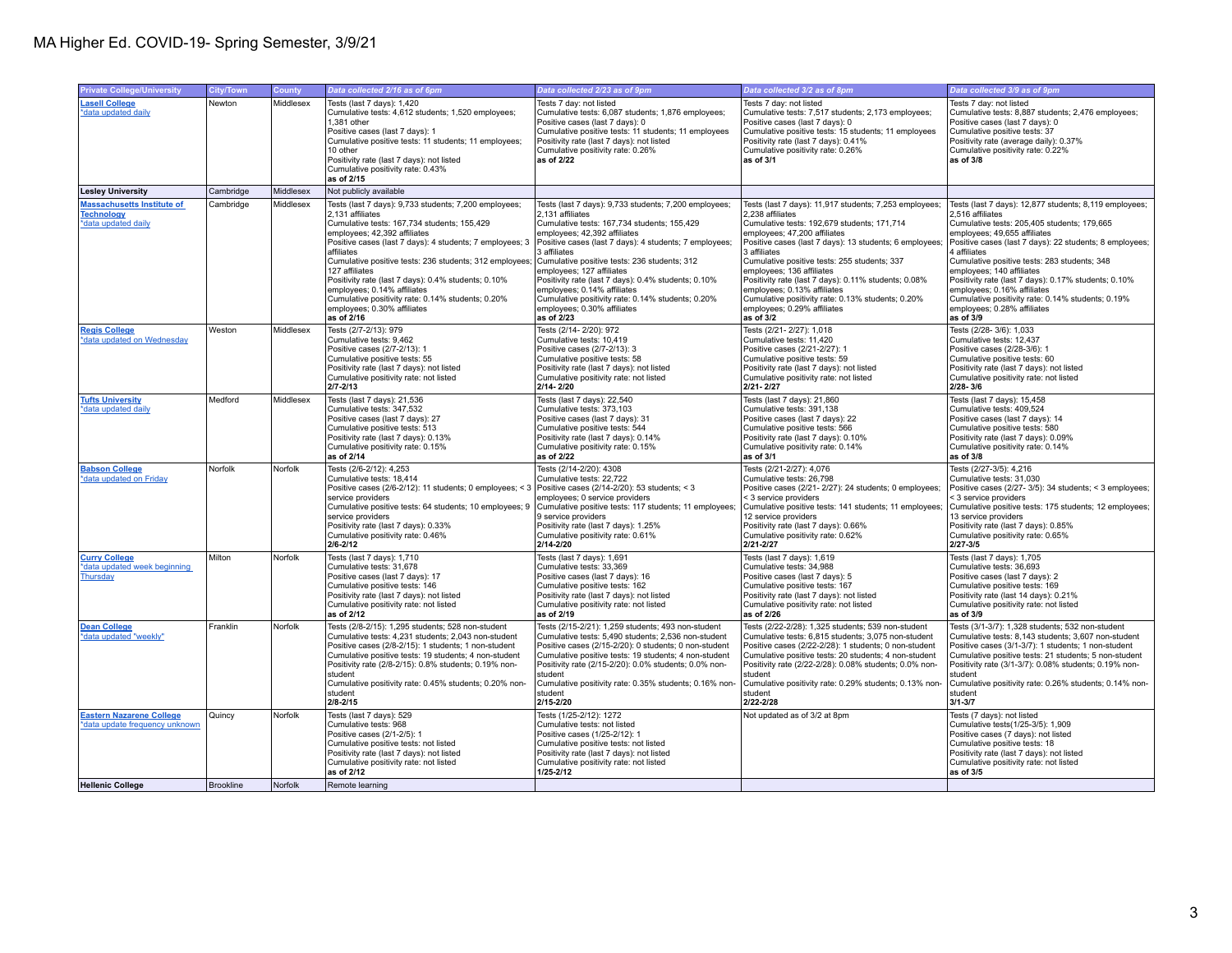| <b>Private College/University</b>                                                                        | <b>City/Town</b>                                      | County  | Data collected 2/16 as of 6pm                                                                                                                                                                                                                                                                            | Data collected 2/23 as of 9pm                                                                                                                                                                                                                                                                        | Data collected 3/2 as of 8pm                                                                                                                                                                                                                                                                        | Data collected 3/9 as of 9pm                                                                                                                                                                                                                                                                        |
|----------------------------------------------------------------------------------------------------------|-------------------------------------------------------|---------|----------------------------------------------------------------------------------------------------------------------------------------------------------------------------------------------------------------------------------------------------------------------------------------------------------|------------------------------------------------------------------------------------------------------------------------------------------------------------------------------------------------------------------------------------------------------------------------------------------------------|-----------------------------------------------------------------------------------------------------------------------------------------------------------------------------------------------------------------------------------------------------------------------------------------------------|-----------------------------------------------------------------------------------------------------------------------------------------------------------------------------------------------------------------------------------------------------------------------------------------------------|
| <b>Olin College of Engineering</b><br>*data update frequency unknown                                     | Needham                                               | Norfolk | Tests (last 14 days): 410 students; 158 faculty/staff<br>Cumulative tests: 1,407<br>Positive cases (last 14 days): 0 student; 0 faculty/staff<br>Cumulative positive tests: 1<br>Positivity rate (last 7 days): 0% students; 0%<br>faculty/staff<br>Cumulative positivity rate: 0.1%<br>as of 2/16       | Tests (last 14 days): 449 students; 157 faculty/staff<br>Cumulative tests: 1,807<br>Positive cases (last 14 days): 0 student; 0 faculty/staff<br>Cumulative positive tests: 1<br>Positivity rate (last 7 days): 0% students; 0%<br>faculty/staff<br>Cumulative positivity rate: 0.1%<br>as of 2/23   | Tests (last 14 days): 505 students; 181 faculty/staff<br>Cumulative tests: 2,305<br>Positive cases (last 14 days): 0 student; 2 faculty/staff<br>Cumulative positive tests: 3<br>Positivity rate (last 7 days): 0% students; 1.1%<br>faculty/staff<br>Cumulative positivity rate: 0.1%<br>as of 3/2 | Tests (last 14 days): 449 students; 191 faculty/staff<br>Cumulative tests: 2,672<br>Positive cases (last 14 days): 0 student; 2 faculty/staff<br>Cumulative positive tests: 3<br>Positivity rate (last 7 days): 0% students; 1.0%<br>faculty/staff<br>Cumulative positivity rate: 0.1%<br>as of 3/9 |
| Quincy College                                                                                           | Quincy                                                | Norfolk | Not publicly available                                                                                                                                                                                                                                                                                   |                                                                                                                                                                                                                                                                                                      |                                                                                                                                                                                                                                                                                                     |                                                                                                                                                                                                                                                                                                     |
| <b>Wellsley College</b><br>*data updated M-F                                                             | Wellesley                                             | Norfolk | Tests (asymptomatic-last 7 days): 2,720<br>Cumulative tests: not listed<br>Positive cases (last 7 days): 2 students; 1 faculty/staff<br>Cumulative positive tests: not listed<br>Positivity rate (last 7 days): not listed<br>Cumulative positivity rate: not listed<br>as of 2/16                       | Tests (asymptomatic-last 7 days): 3,623<br>Cumulative tests: not listed<br>Positive cases (last 7 days): 2 students; 0 faculty/staff<br>Cumulative positive tests: not listed<br>Positivity rate (last 7 days): not listed<br>Cumulative positivity rate: not listed<br>as of 2/24                   | Tests (asymptomatic-last 7 days): 3,073<br>Cumulative tests: not listed<br>Positive cases (last 7 days): 0 students; 2 faculty/staff<br>Cumulative positive tests: not listed<br>Positivity rate (last 7 days): not listed<br>Cumulative positivity rate: not listed<br>as of 3/2                   | Tests (asymptomatic-last 7 days): 3,188<br>Cumulative tests: not listed<br>Positive cases (last 7 days): 0 students; 1 faculty/staff<br>Cumulative positive tests: not listed<br>Positivity rate (last 7 days): not listed<br>Cumulative positivity rate: not listed<br>as of 3/9                   |
| <b>Bay State College</b>                                                                                 | Boston                                                | Suffolk | Not publicly available                                                                                                                                                                                                                                                                                   |                                                                                                                                                                                                                                                                                                      |                                                                                                                                                                                                                                                                                                     |                                                                                                                                                                                                                                                                                                     |
| Benjamin Franklin Institute of<br><b>Technology</b>                                                      | <b>Boston</b>                                         | Suffolk | Not publicly available                                                                                                                                                                                                                                                                                   |                                                                                                                                                                                                                                                                                                      |                                                                                                                                                                                                                                                                                                     |                                                                                                                                                                                                                                                                                                     |
| <b>Berklee College of Music</b><br>*data updated daily, M-E                                              | Boston                                                | Suffolk | Tests (last 7 days): 3,650<br>Cumulative tests: 19.261<br>Positive cases (1/25-1/31): 5<br>Cumulative positive tests: 80<br>Positivity rate (last 7 days): 0.14%<br>Cumulative positivity rate: 0.42%<br>as of 2/16                                                                                      | Tests (last 7 days): 5,071<br>Cumulative tests: 24.332<br>Positive cases (1/25-1/31): 5<br>Cumulative positive tests: 85<br>Positivity rate (last 7 days): 0.10%<br>Cumulative positivity rate: 0.35%<br>as of 2/17-2/23                                                                             | Tests (last 7 days): 4,399<br>Cumulative tests: 28.731<br>Positive cases (2/24-3/2): 3<br>Cumulative positive tests: 88<br>Positivity rate (last 7 days): 0.07%<br>Cumulative positivity rate: 0.31%<br>as of 2/24-3/2                                                                              | Tests (3/3-3/9): 4,422<br>Cumulative tests: 33.153<br>Positive cases (3/3-3/9): 3<br>Cumulative positive tests: 91<br>Positivity rate (last 7 days): 0.07%<br>Cumulative positivity rate: 0.27%<br>as of 3/9                                                                                        |
| <b>Boston Architectural College</b>                                                                      | Boston                                                | Suffolk | Remote learning                                                                                                                                                                                                                                                                                          |                                                                                                                                                                                                                                                                                                      |                                                                                                                                                                                                                                                                                                     |                                                                                                                                                                                                                                                                                                     |
| <b>New England Law School</b>                                                                            | Boston                                                | Suffolk | Not publicly available                                                                                                                                                                                                                                                                                   |                                                                                                                                                                                                                                                                                                      |                                                                                                                                                                                                                                                                                                     |                                                                                                                                                                                                                                                                                                     |
| <b>Boston Universtiy</b><br>*data updated daily                                                          | Boston                                                | Suffolk | Tests (2/2-2/8): 24,959 students; 1,838 faculty;<br>5,120 staff<br>Cumulative tests: 690.696<br>Positive cases (2/9-2/15): not listed<br>Cumulative positive tests: 1,381<br>Positivity rate (2/9-2/15): 0.19% students; 0% faculty;<br>0.12% staff<br>Cumulative positivity rate: 0.20%<br>$2/9 - 2/15$ | Tests (2/16-2/22): 24,847 students; 1,871 faculty;<br>5,552 staff<br>Cumulative tests: 722.966<br>Positive cases (2/16-2/22): 11<br>Cumulative positive tests: 1,458<br>Positivity rate (2/16-2/22): 0.26% students; 0.05%<br>faculty; 0.22% staff<br>Cumulative positivity rate: 0.20%<br>2/16-2/22 | Tests (2/23-3/1): 24,246 students; 1,919 faculty;<br>5,406 staff<br>Cumulative tests: 754.537<br>Positive cases (2/23-3/1): 8<br>Cumulative positive tests: 1,555<br>Positivity rate (2/23-3/1): 0.35% students; 0.26%<br>faculty; 0.13% staff<br>Cumulative positivity rate: 0.21%<br>2/23-3/1     | Tests (3/2-3/8): 24,196 students; 1,912 faculty;<br>5,508 staff<br>Cumulative tests: 786.153<br>Positive cases (3/8): 9<br>Cumulative positive tests: 1,617<br>Positivity rate (3/2-3/8): 0.21% students; 0.10% faculty;<br>0.15% staff<br>Cumulative positivity rate: 0.21%<br>$3/2 - 3/8$         |
| <b>Emerson College</b><br>*data updated daily, week<br>beginning Sunday                                  | Boston                                                | Suffolk | Tests (2/8-2/14): 5,569<br>Cumulative tests: 19,941<br>Positive cases (2/8-2/14): 10<br>Cumulative positive tests: 66<br>Positivity rate (2/8-2/14): 0.18%<br>Cumulative positivity rate: 0.33%<br>$2/8 - 2/14$                                                                                          | Tests (2/15-2/21): 5,486<br>Cumulative tests: 26,561<br>Positive cases (2/8-2/14): 12<br>Cumulative positive tests: 80<br>Positivity rate (2/15-2/21): 0.22%<br>Cumulative positivity rate: 0.30%<br>2/15-2/21                                                                                       | Tests (2/22-2/28): 5,743<br>Cumulative tests: 32,366<br>Positive cases (2/22-2/28): 7<br>Cumulative positive tests: 86<br>Positivity rate (2/22-2/28): 0.12%<br>Cumulative positivity rate: 0.27%<br>2/22-2/28                                                                                      | Tests (last 7 days): 5,566<br>Cumulative tests: 37,048<br>Positive cases (3/2-3/8): 8<br>Cumulative positive tests: 93<br>Positivity rate (3/2-3/8): 0.14%<br>Cumulative positivity rate: 0.25%<br>$3/1 - 3/7$                                                                                      |
| <b>Emmanuel College</b><br>*data updated daily M-F                                                       | Boston                                                | Suffolk | Tests (last 7 days): not listed<br>Cumulative tests: 10.000<br>Positive cases (last 7 days): 4<br>Cumulative positive tests: 31<br>Positivity rate (last 7 days): 0.19%<br>Cumulative positivity rate: 0.30%<br>as of 2/16                                                                               | Tests (last 7 days): not listed<br>Cumulative tests: 13.045<br>Positive cases (last 7 days): 11<br>Cumulative positive tests: 44<br>Positivity rate (last 7 days): 0.46%<br>Cumulative positivity rate: 0.34%<br>as of 2/24                                                                          | Tests (last 7 days): not listed<br>Cumulative tests: 15.275<br>Positive cases (last 7 days): 10<br>Cumulative positive tests: 49<br>Positivity rate (last 7 days): 0.41%<br>Cumulative positivity rate: 0.32%<br>as of 3/2                                                                          | Tests (last 7 days): not listed<br>Cumulative tests: 17.683<br>Positive cases (last 7 days): 6<br>Cumulative positive tests: 57<br>Positivity rate (last 7 days): 0.33%<br>Cumulative positivity rate: 0.32%<br>as of 3/9                                                                           |
| <b>Fisher College</b>                                                                                    | Boston                                                | Suffolk | Not publicly available                                                                                                                                                                                                                                                                                   |                                                                                                                                                                                                                                                                                                      |                                                                                                                                                                                                                                                                                                     |                                                                                                                                                                                                                                                                                                     |
| <b>Laboure College</b>                                                                                   | Boston                                                | Suffolk | Tests (last 7 days): not listed<br>Cumulative tests: 74.814<br>Positive cases (2/1-2/7): 3<br>Cumulative positive tests: 8<br>Positivity rate (2/1-2/7): not listed<br>Cumulative positivity rate: not listed<br>$2/1 - 2/7$                                                                             | Tests (last 7 days): not listed<br>Cumulative tests: not listed<br>Positive cases (2/15-2/21): 2<br>Cumulative positive tests: 12<br>Positivity rate (2/15-2/21): not listed<br>Cumulative positivity rate: not listed<br>$2/15 - 2/21$                                                              | Tests (last 7 days): not listed<br>Cumulative tests: not listed<br>Positive cases (2/22-2/28): 2<br>Cumulative positive tests: 14<br>Positivity rate (2/22-2/28): not listed<br>Cumulative positivity rate: not listed<br>2/22-2/28                                                                 | Not updated as of 3/9 at 8pm                                                                                                                                                                                                                                                                        |
| <b>Massachusetts College of</b><br><b>Pharmacy and Health Sciences</b><br>*data update frequency unknown | Boston/Worcest Suffolk<br>er/Manchester.<br><b>NH</b> |         | Tests (last 7 days): not listed<br>Cumulative tests: 79,099<br>Positive cases (last 7 days): not listed<br>Cumulative positive tests: 381<br>Positivity rate (last 7 days): not listed<br>Cumulative positivity rate: 0.5%<br>as of 2/15                                                                 | Tests (last 7 days): not listed<br>Cumulative tests: 82.864<br>Positive cases (last 7 days): not listed<br>Cumulative positive tests: 394<br>Positivity rate (last 7 days): not listed<br>Cumulative positivity rate: 0.5%<br>as of 2/22                                                             | Tests (last 7 days): not listed<br>Cumulative tests: 86,059<br>Positive cases (last 7 days): not listed<br>Cumulative positive tests: 408<br>Positivity rate (last 7 days): not listed<br>Cumulative positivity rate: 0.5%<br>as of 2/28                                                            | Tests (last 7 days): not listed<br>Cumulative tests: 89.741<br>Positive cases (last 7 days): not listed<br>Cumulative positive tests: 414<br>Positivity rate (last 7 days): not listed<br>Cumulative positivity rate: 0.5%<br>as of 3/6                                                             |
| <b>The New England Conservatory</b> Boston<br>of Music<br>*data updated on Friday                        |                                                       | Suffolk | Tests (last 7 days): 931<br>Cumulative tests: 14,727<br>Positive cases (last 7 days): 1<br>Cumulative positive tests: not listed<br>Positivity rate (last 7 days): 0.11%<br>Cumulative positivity rate: 0.2%<br>as of 2/16                                                                               | Tests (last 7 days): 552<br>Cumulative tests: 15,355<br>Positive cases (last 7 days): 0<br>Cumulative positive tests: not listed<br>Positivity rate (last 7 days): 0.0%<br>Cumulative positivity rate: 0.2%<br>week of 2/19                                                                          | Tests (last 7 days): 901<br>Cumulative tests: 16,279<br>Positive cases (last 7 days): 0<br>Cumulative positive tests: not listed<br>Positivity rate (last 7 days): 0.0%<br>Cumulative positivity rate: 0.2%<br>week of 2/26                                                                         | Tests (last 7 days): 850<br>Cumulative tests: 17,147<br>Positive cases (last 7 days): 0<br>Cumulative positive tests: not listed<br>Positivity rate (last 7 days): 0.0%<br>Cumulative positivity rate: 0.2%<br>listed as "week of Feb 26"                                                           |
| North Bennet Street School                                                                               | <b>Boston</b>                                         | Suffolk | Not publicly available                                                                                                                                                                                                                                                                                   |                                                                                                                                                                                                                                                                                                      |                                                                                                                                                                                                                                                                                                     |                                                                                                                                                                                                                                                                                                     |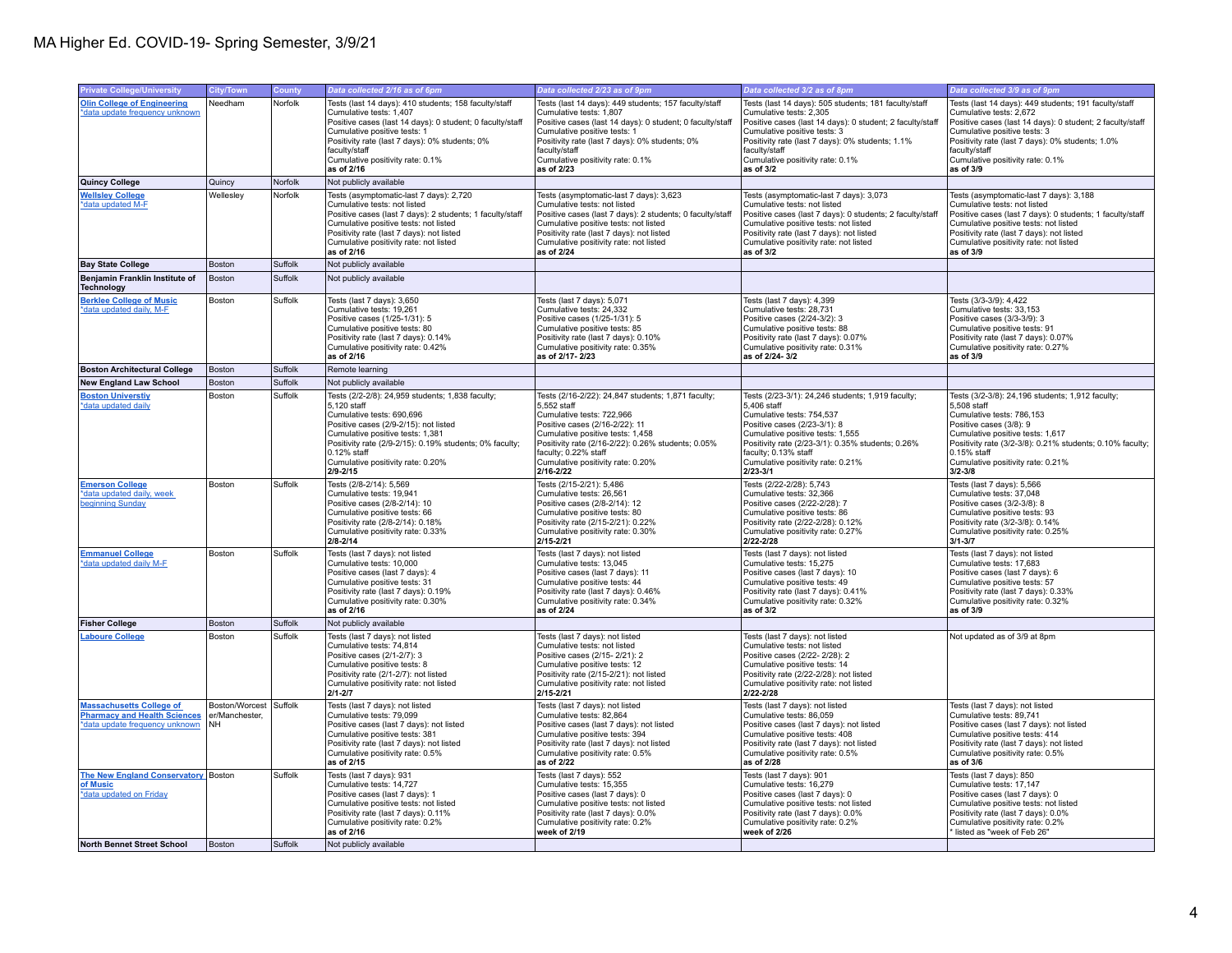| <b>Private College/University</b>                                                    | <b>City/Town</b> | County    | Data collected 2/16 as of 6pm                                                                                                                                                                                                                                                     | Data collected 2/23 as of 9pm                                                                                                                                                                                                                                                     | Data collected 3/2 as of 8pm                                                                                                                                                                                                                                                      | Data collected 3/9 as of 9pm                                                                                                                                                                                                                                                     |
|--------------------------------------------------------------------------------------|------------------|-----------|-----------------------------------------------------------------------------------------------------------------------------------------------------------------------------------------------------------------------------------------------------------------------------------|-----------------------------------------------------------------------------------------------------------------------------------------------------------------------------------------------------------------------------------------------------------------------------------|-----------------------------------------------------------------------------------------------------------------------------------------------------------------------------------------------------------------------------------------------------------------------------------|----------------------------------------------------------------------------------------------------------------------------------------------------------------------------------------------------------------------------------------------------------------------------------|
| <b>Northeastern University</b><br>*data updated daily, week<br>beginning Sunday      | Boston           | Suffolk   | Tests (2/8-2/14): 31,684<br>Cumulative tests: 714,879<br>Positive cases (2/8-2/14): 53<br>Cumulative positive tests: 993 students; 121<br>faculty/staff: 116 contract employees<br>Positivity rate (last 7 days): 0.17%<br>Cumulative positivity rate: not listed<br>$2/8 - 2/14$ | Tests (2/15-2/21): 20,905<br>Cumulative tests: 750,086<br>Positive cases (2/15-2/21): 38<br>Cumulative positive tests: 1062 students; 121<br>faculty/staff: 121 contract employees<br>Positivity rate (last 7 days): 0.22%<br>Cumulative positivity rate: not listed<br>2/15-2/21 | Tests (2/22-2/28): 15,804<br>Cumulative tests: 775,461<br>Positive cases (2/22-2/28): 33<br>Cumulative positive tests: 1127 students; 125<br>faculty/staff: 124 contract employees<br>Positivity rate (last 7 days): 0.24%<br>Cumulative positivity rate: not listed<br>2/22-2/28 | Tests (3/1-3/7): 19,672<br>Cumulative tests: 805,923<br>Positive cases (3/1-3/7): 34<br>Cumulative positive tests: 1,178 students; 127<br>faculty/staff: 126 contract employees<br>Positivity rate (last 7 days): 0.18%<br>Cumulative positivity rate: not listed<br>$3/1 - 3/7$ |
| <b>Simmons University</b><br>*data updated weekly                                    | Boston           | Suffolk   | Tests (last 7 days): 328<br>Cumulative tests: 6,608<br>Positive cases (last 7 days): 0<br>Cumulative positive tests: not listed<br>Positivity rate (last 7 days); not listed<br>Cumulative positivity rate: 0.28%<br>as of 2/16                                                   | Tests (last 7 days): not listed<br>Cumulative tests: 7,179<br>Positive cases (last 7 days): 1<br>Cumulative positive tests: not listed<br>Positivity rate (last 7 days); not listed<br>Cumulative positivity rate: 0.21%<br>as of 2/23                                            | Tests (last 7 days): not listed<br>Cumulative tests: 7,740<br>Positive cases (last 7 days): 1<br>Cumulative positive tests: not listed<br>Positivity rate (last 7 days): 0.0%<br>Cumulative positivity rate: 0.19%<br>as of 2/26                                                  | Not updated as of 3/9 at 8pm                                                                                                                                                                                                                                                     |
| <b>Suffolk University</b><br>*data update frequency unknowr                          | Boston           | Suffolk   | Tests (2/8-2/14): 2,861<br>Cumulative tests: 55.370<br>Positive cases (2/8-2/14): 6<br>Cumulative positive tests: 204<br>Positivity rate (last 7 days): not listed<br>Cumulative positivity rate: 0.368%<br>as of 2/16                                                            | Tests (2/12-2/18): 2,932<br>Cumulative tests: 57.601<br>Positive cases (2/12-2/18): 12<br>Cumulative positive tests: 215<br>Positivity rate (last 7 days): not listed<br>Cumulative positivity rate: 0.373%<br>as of 2/18                                                         | Tests (2/19-2/25): 3,116<br>Cumulative tests: 60.663<br>Positive cases (2/19-2/25): 10<br>Cumulative positive tests: 225<br>Positivity rate (last 7 days): not listed<br>Cumulative positivity rate: 0.371%<br>as of 2/27                                                         | Tests (2/26-3/4): 3,092<br>Cumulative tests: 63.695<br>Positive cases (2/26-3/4): 12<br>Cumulative positive tests: 237<br>Positivity rate (last 7 days): not listed<br>Cumulative positivity rate: 0.372%<br>as of 3/5                                                           |
| <b>Urban College of Boston</b>                                                       | Boston           | Suffolk   | Not publicly available                                                                                                                                                                                                                                                            |                                                                                                                                                                                                                                                                                   |                                                                                                                                                                                                                                                                                   |                                                                                                                                                                                                                                                                                  |
| <b>Wentworth Institute of</b><br><b>Technology</b><br>*data update frequency unknown | Boston           | Suffolk   | Tests (last 7 days): 3,376<br>Cumulative tests: 10,620<br>Positive cases (last 7 days): 8<br>Cumulative positive tests: 50<br>Positivity rate (last 7 days): 0.1%<br>Cumulative positivity rate: not listed<br>as of 2/16                                                         | Tests (last 7 days): 3,718<br>Cumulative tests: 15,176<br>Positive cases (last 7 days): 4<br>Cumulative positive tests: 55<br>Positivity rate (last 7 days): 0.1%<br>Cumulative positivity rate: not listed<br>as of 2/23                                                         | Tests (last 7 days): 3,554<br>Cumulative tests: 17,914<br>Positive cases (last 7 days): 3<br>Cumulative positive tests: 58<br>Positivity rate (last 7 days): 0.12%<br>Cumulative positivity rate: not listed<br>as of 3/2                                                         | Tests (last 7 days): 3,655<br>Cumulative tests: 22,223<br>Positive cases (last 7 days): 8<br>Cumulative positive tests: 67<br>Positivity rate (last 7 days): 0.20%<br>Cumulative positivity rate: not listed<br>as of 3/9                                                        |
| <b>William James College</b>                                                         | <b>Boston</b>    | Suffolk   | Not publicly available                                                                                                                                                                                                                                                            |                                                                                                                                                                                                                                                                                   |                                                                                                                                                                                                                                                                                   |                                                                                                                                                                                                                                                                                  |
| <b>Anna Maria College</b><br>*data updated on Friday                                 | Paxton           | Worcester | Tests (last 7 days): 1,588<br>Cumulative tests: 2,881<br>Positive cases (last 7 days): 2<br>Cumulative positive tests: 6<br>Positivity rate (last 7 days): not listed<br>Cumulative positivity rate: 0.21%<br>as of 2/16                                                          | Tests (last 7 days): 1,814<br>Cumulative tests: 4,328<br>Positive cases (last 7 days): 6<br>Cumulative positive tests: 12<br>Positivity rate (last 7 days): 0.33%<br>Cumulative positivity rate: 0.28%<br>as of 2/22                                                              | Tests (last 7 days): 1,971<br>Cumulative tests: 5,255<br>Positive cases (last 7 days): 13<br>Cumulative positive tests: 20<br>Positivity rate (last 7 days): 5.33%<br>Cumulative positivity rate: 0.38%<br>as of 2/28                                                             | Tests (last 7 days): 1,411<br>Cumulative tests: 5,255<br>Positive cases (last 7 days): 9<br>Cumulative positive tests: 29<br>Positivity rate (last 7 days): not listed<br>Cumulative positivity rate: 0.44%<br>as of 3/5                                                         |
| <b>Assumption College</b><br>*data updated on Friday                                 | Worcester        | Worcester | Tests (last 7 days): 2,957<br>Cumulative tests: 8,639<br>Positive cases ("this week"): 5<br>Cumulative positive tests: 40<br>Positivity rate ("this week"): 0.46%<br>Cumulative positivity rate: not listed<br>as of 2/12                                                         | Tests (last 7 days): 3,050<br>Cumulative tests: 11,689<br>Positive cases ("this week"): 2<br>Cumulative positive tests: 42<br>Positivity rate ("this week"): 0.36%<br>Cumulative positivity rate: not listed<br>as of 2/19                                                        | Not updated as of 3/2 at 8pm                                                                                                                                                                                                                                                      | Tests: not listed<br>Cumulative tests: 17,279<br>Positive cases (last 7 days): not listed<br>Cumulative positive tests: 25 students; 22 employees<br>Positivity rate: not listed<br>Cumulative positivity rate: 0.27%<br>as of 3/8                                               |
| <b>Becker College</b><br>*data updated on Tuesday                                    | Worcester        | Worcester | Tests (last 7 days): 1,042<br>Cumulative tests: 5,560<br>Positive cases (last 7 days): 3<br>Cumulative positive tests: not listed<br>Positivity rate (last 7 days): not listed<br>Cumulative positivity rate: not listed<br>as of 2/16                                            | Tests (last 7 days): 854<br>Cumulative tests: 6,897<br>Positive cases (last 7 days): 5<br>Cumulative positive tests: not listed<br>Positivity rate (last 7 days): not listed<br>Cumulative positivity rate: not listed<br>as of 2/23                                              | Tests (last 7 days): 943<br>Cumulative tests: 8,345<br>Positive cases (last 7 days): 7<br>Cumulative positive tests: not listed<br>Positivity rate (last 7 days): not listed<br>Cumulative positivity rate: not listed<br>as of 3/2                                               | Tests (last 7 days): 1,428<br>Cumulative tests: 9,778<br>Positive cases (last 7 days): 5<br>Cumulative positive tests: not listed<br>Positivity rate (last 7 days): not listed<br>Cumulative positivity rate: not listed<br>as of 3/9                                            |
| <b>Clark University</b><br>*data updated daily                                       | Worcester        | Worcester | Tests (last 7 days): 863<br>Cumulative tests: not listed<br>Positive cases (last 7 days): 7<br>Cumulative positive tests (last 30 days): 16<br>Positivity rate (last 7 days): not listed<br>Cumulative positivity rate: not listed<br>as of 2/15                                  | Tests (last 7 days): 927<br>Cumulative tests: not listed<br>Positive cases (last 7 days): 3<br>Cumulative positive tests (last 30 days): 17<br>Positivity rate (last 7 days): not listed<br>Cumulative positivity rate: not listed<br>as of 2/22                                  | Tests (last 7 days): 1,617<br>Cumulative tests: not listed<br>Positive cases (last 7 days): 4<br>Cumulative positive tests (last 30 days): 17<br>Positivity rate (last 7 days): not listed<br>Cumulative positivity rate: not listed<br>as of 3/1                                 | Tests (last 7 days): 3,142<br>Cumulative tests: not listed<br>Positive cases (last 7 days): 4<br>Cumulative positive tests (last 30 days): 19<br>Positivity rate (last 7 days): not listed<br>Cumulative positivity rate: not listed<br>as of 3/9                                |
| <b>Holy Cross College</b><br>*data updated daily                                     | Worcester        | Worcester | Tests (last 7 days): not listed<br>Cumulative tests: 50.916<br>Positive cases (last 7 days): not listed<br>Cumulative positive tests: 85 students; 43 staff; 2 other<br>Positivity rate (last 7 days): 0.14%<br>Cumulative positivity rate: not listed<br>as of 2/16              | Tests (last 7 days): not listed<br>Cumulative tests: 57.251<br>Positive cases (last 7 days): not listed<br>Cumulative positive tests: 87 students; 44 staff; 3 other<br>Positivity rate (last 7 days): 0.08%<br>Cumulative positivity rate: not listed<br>as of 2/23              | Tests (last 7 days): not listed<br>Cumulative tests: 62.733<br>Positive cases (last 7 days): not listed<br>Cumulative positive tests: 102 students; 45 staff; 3<br>other<br>Positivity rate (last 7 days): 0.24%<br>Cumulative positivity rate: not listed<br>as of $3/2$         | Tests (last 7 days): not listed<br>Cumulative tests: 69.172<br>Positive cases (last 7 days): not listed<br>Cumulative positive tests: 120 students; 46 staff; 3<br>other<br>Positivity rate (last 7 days): 0.32%<br>Cumulative positivity rate: not listed<br>as of 3/9          |
| <b>Nichols College</b><br>*data updated weekly beginning<br>Monday                   | Dudley           | Worcester | Tests (2/8-2/12): 1,854<br>Cumulative tests: 30.431<br>Positive cases (2/8-2/12): 3<br>Cumulative positive tests: 44<br>Positivity rate (last 7 days): not listed<br>Cumulative positivity rate: 0.144%<br>as of 2/16                                                             | Tests (2/15-2/19): 1,954<br>Cumulative tests: 32.385<br>Positive cases (2/15-2/19): 11<br>Cumulative positive tests: 55<br>Positivity rate (last 7 days): 0.54<br>Cumulative positivity rate: 0.17%<br>as of 2/23                                                                 | Tests (2/22-2/26): 1,889<br>Cumulative tests: 34.274<br>Positive cases (2/22-2/26): 9<br>Cumulative positive tests: 64<br>Positivity rate (last 7 days): 0.47%<br>Cumulative positivity rate: 0.19%<br>as of 2/26                                                                 | Tests (3/1-3/5): 1,897<br>Cumulative tests: 36.171<br>Positive cases (3/1-3/5): 7<br>Cumulative positive tests: 71<br>Positivity rate (last 7 days): 0.369%<br>Cumulative positivity rate: 0.19%<br>as of 3/5                                                                    |